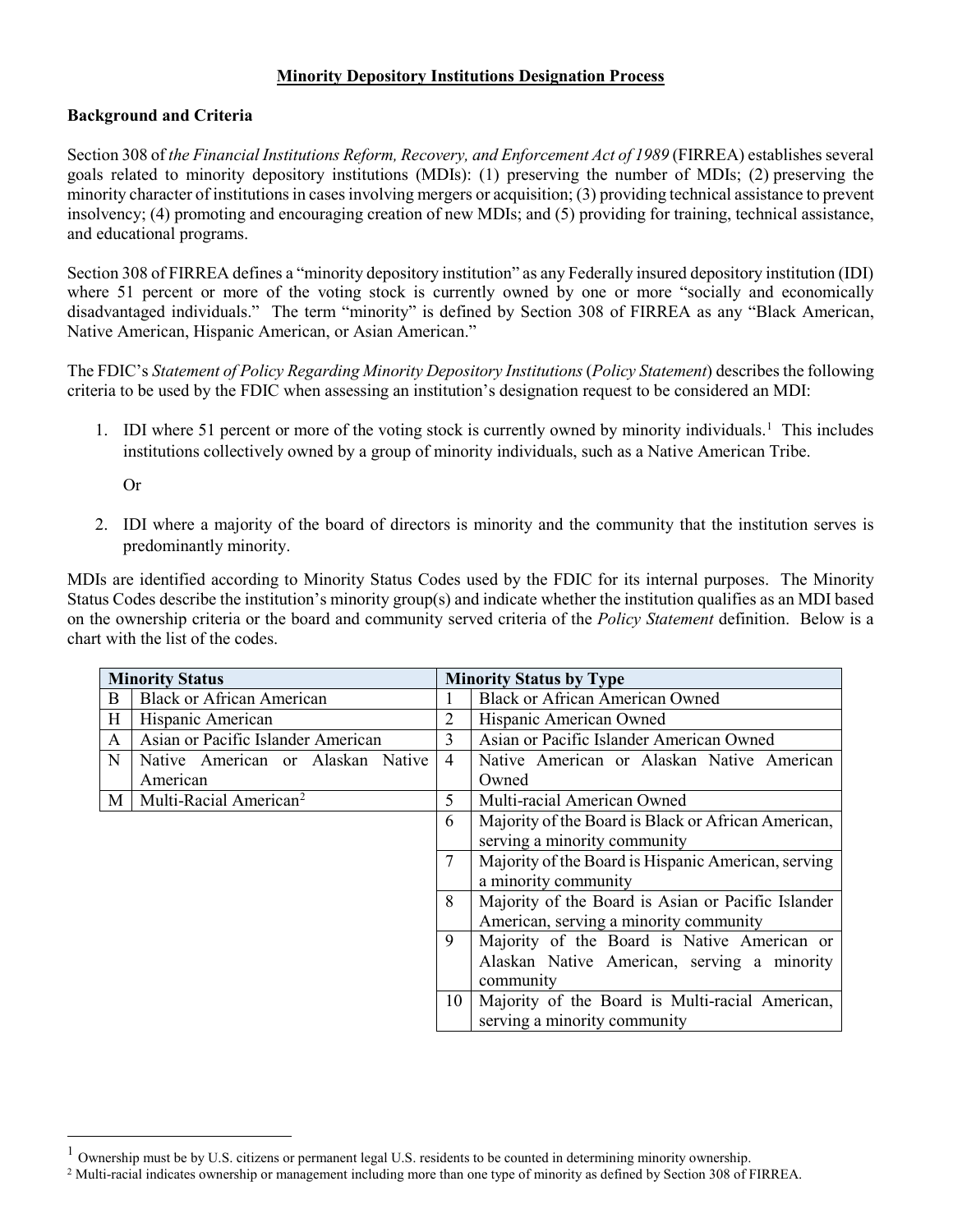# **Request for Designation as an MDI**

FDIC supervised institutions or applicants for deposit insurance may submit a written request that the FDIC recognize the institution as an MDI at any time to the appropriate regional office. Such requests may also be submitted in connection with a merger application or a change in control notice. The written request should be submitted to the appropriate regional director, and be signed by a duly authorized officer or representative of the institution or applicant.

## *Content of Designation Request*

The request should include a clear and concise statement describing the definition in the FDIC's *Policy Statement* that institution management or the applicant believes that it meets, and contain sufficient supporting documentation for the FDIC to evaluate the request for the designation. The request should include the following:

- 1. Name and address of requesting institution or applicant.
- 2. Primary points of contact(s).
- 3. Identification of minority category of the institution or applicant (Black or African American, Hispanic American, Asian or Pacific Islander American, Native American or Alaskan Native American, or Multi-racial American).
- 4. Statement indicating whether the MDI designation is based on (A) ownership, or (B) board composition and community served.
	- A. If the request is based on the ownership definition, supporting evidence and documentation (*i.e*., shareholder register or comparable data) to confirm that 51 percent or more of the currently issued voting stock is owned by minority individuals or a minority group. The information should include the stockholder name, number of shares owned, and each individual's minority category. The shareholder information should also note if the individual is a U.S. citizen or permanent legal U.S. resident in order to ensure consistency with the statutory requirement.

NOTE: When assessing the percentage of minority owned stock, any currently issued non-voting stock must be excluded from the calculation.

B. If the request is based on the board composition and community served definition, a list of the institution's or applicant's Board members and each individual's minority category. The request should also include a description of the minority community(ies) served or to be served (e.g., census tracts, county, Core-Based Statistical Areas, or cities) and a breakdown of the demographics (race and ethnicity) within the Relevant Geographic Market (RGM). The RGM includes the areas where the offices are located and the areas from which those offices derive the predominant portion of their loans, deposits, or other business. In delineating the RGM for an MDI, the FDIC will consider the market served to verify that at least 51 percent of the population within the market is comprised of minorities.

## *Evaluating the Request*

FDIC staff will evaluate the request and provide an appropriate assessment of the institution's or applicant's eligibility. If the submitted documentation indicates that the institution or applicant has met the eligibility requirements set forth by Section 308 of FIRREA and the *Policy Statement*, the institution or applicant will be advised by letter of the FDIC's recognition of the institution as an MDI. The letter will describe the resources available through the MDI Program, and instruct the institution or applicant to maintain documentation supporting its continued eligibility for periodic evaluation by examiners during onsite reviews.